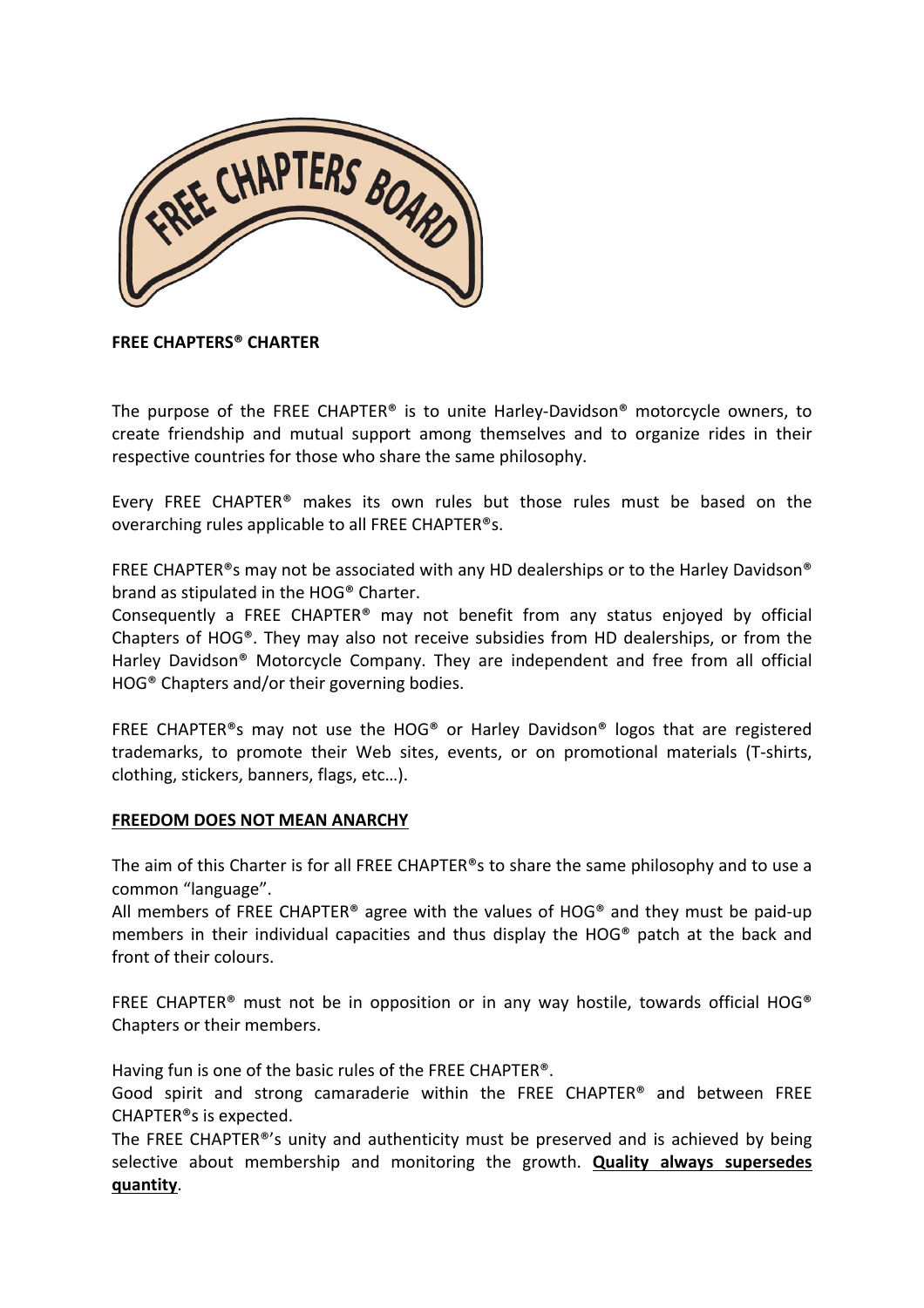

The Free Board is comprised of members who are also Functionaries in various FREE CHAPTER®s

This board has been in existence since the  $26<sup>th</sup>$  of September 2009 and the official language of the Board and FREE CHAPTER<sup>®</sup> is French.

Under the leadership of its Director, the purpose of the Free Board, is to promote the spirit of the FREE CHAPTER<sup>®</sup>, to demand respect for the Charter, and ultimately to offer advice and guidance to FREE CHAPTER<sup>®</sup>s who ask for it.

The Free Board comprises two groups:

1. Board Managers

They are the founders of the Board or were co-opted after the Board was first established. They hold the executive power and hold sole voting rights for major decisions concerning the FREE CHAPTER<sup>®</sup> Federation.

Their Board is made up of a Director, 2 Assistant Directors, a Treasurer, etc...

The process to become a Board Manager is as follows:-

- Applications are considered only if the function's roles and responsibilities are clearly defined and that function is aligned with other Board functions.
- The new Board Manager must add real value to the Board.
- There must be a unanimous vote among all Board members for the candidate Board Manager to be appointed.
- 2. Board Members

Board Members are assistants to Board Managers and serve an advisory role. Board members do not have voting rights.

Each  $1<sup>st</sup>$  FREE CHAPTER<sup>®</sup> per country may have two Board Members who must be functionaries in their respective FREE CHAPTER®s.

They are responsible for the running of the FREE CHAPTER® affairs in their country, including forming of new FREE CHAPTER®s, resolving conflict between FREE CHAPTER<sup>®</sup>s or members and ensuring sound relations with local MC's.

They are the protectors and keepers of the FREE CHAPTER®'s spirit and are required to monitor the development of the FREE CHAPTER®s movement for their country.

All members of the Free Board wear a patch "FREE BOARD" on their colours below the standard patches. In the event of dual function, "BOARD ARROW" always takes precedent.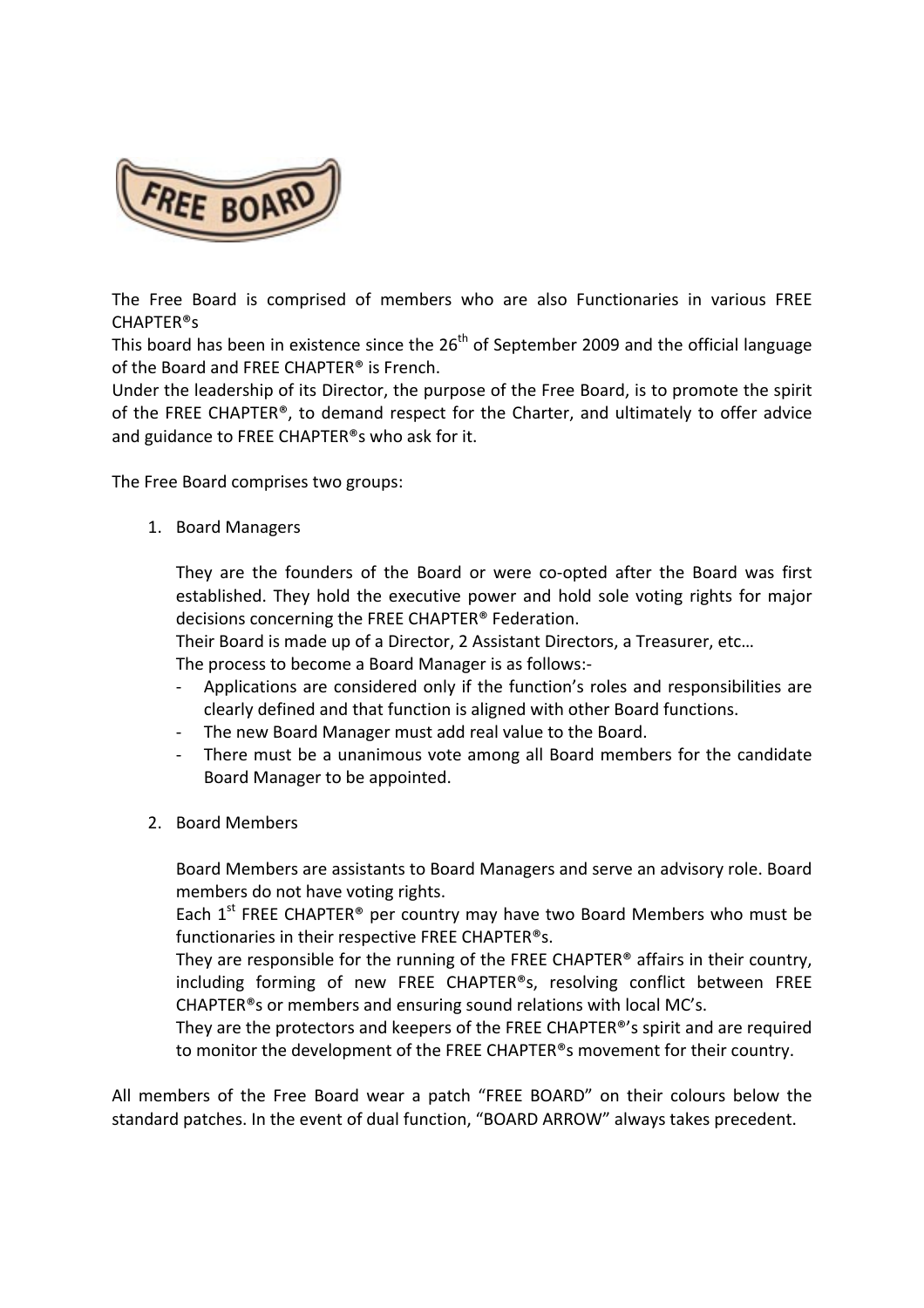Responsibility of the Free Board : The Board is the custodian of the FREE CHAPTER® movement in respect of the Charter. The Board monitors its development by assisting with the creation of new FREE CHAPTER®s through the FREE CHAPTER® "Godfather". The Board also participate in the organising of the Free Meetings. Their role is primarily to guide and assist FREE CHAPTER®s where necessary but not to take executive control of those FREE CHAPTER®s. The Free Board meets once a year.

Budget of the Free Board : The activities of the Free Board incurs expenses and therefore every FREE CHAPTER<sup>®</sup> is required to contribute.

With effect from the 1<sup>st</sup> of January 2015, a yearly contribution of  $\epsilon$ 5 per member of each FREE CHAPTER® became payable, with a minimum of  $E$ 75 (corresponding to a minimum of 15 members) and a maximum of €500 for FREE CHAPTER®s over 100 members.

For FREE CHAPTER<sup>®</sup>s whose number of members is below 15, the amount to be paid is  $E$ 75, based on a minimum of 15 members at  $£5$  each.

Experience shows that the long-term viability of a FREE CHAPTER® is a minimum of 15 members. It is this number which is considered for the fee ... waiting for this Chapter to grow in number of members.

Membership numbers will be provided to the Board during the Directors meeting at the annual Free Meeting. A set of financials will be communicated annually at the Free Meeting.



The Board Arrows was established in 2011 in order to help the development of the Free Movement. With the growth in numbers of FREE CHAPTER®s, the ability of the Board to manage all the demands placed on it became increasing difficult and hence the establishment of the Board Arrows.

### Being their representatives, the Board Arrows are the guardians of the spirit of the Free **Movement and its values.**

The BA have a significant role to play with regards the safety and logistics for the Free Meetings and for any event organized by FREE CHAPTER<sup>®</sup>s<sup>®</sup>

Board Arrows are nominated on individual application or on a proposal to the Board, by an existing Board Arrow, or by the FREE CHAPTER<sup>®</sup> to which the candidate belongs. Applications are submitted to the Board Managers who may give their approval after consultation of the Director of the FREE CHAPTER® to which the candidate belong.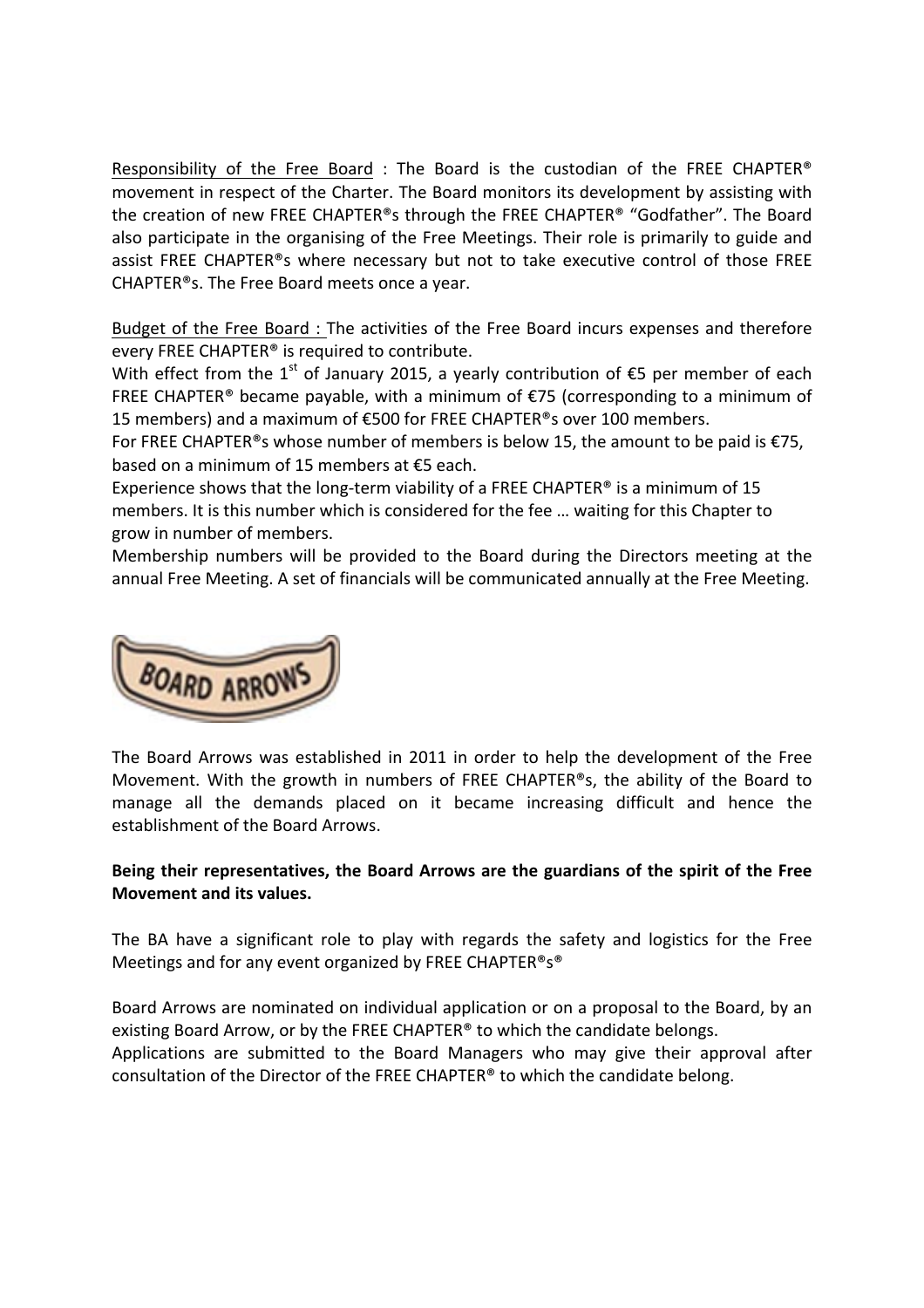Basic requirements for a candidate are:

- very experienced rider
- member for a few years of a FREE CHAPTER<sup>®</sup>
- willing to spend time for the Movement
- In good standing with his FREE CHAPTER<sup>®</sup>

Every Board Arrow has a patch "Board Arrow" on the back of his colours, below the HOG® patch. An exception is made for Italy who have a rocker above the HOG<sup>®</sup> patch.

Even if he remains a member of his original FREE CHAPTER®, he does not wear the country name on the back bottom patch, only the patch with the country name of the front of the colours.

See annexure 3 for Board Arrows members.

## 1. Conditions for the creation of a FREE CHAPTER<sup>®</sup>

1. A group of a minimum of 15 Harley Davidson owners wishing to join the FREE CHAPTER<sup>®</sup> Federation must be sponsored by the geographically closest established FREE CHAPTER<sup>®</sup>. The purpose of this first step is for the FREE CHAPTER<sup>®</sup> "Godfather" to meet the applicant, to explain the operating rules, conditions of belonging and the values of a FREE CHAPTER®. The Godfather FREE CHAPTER® will therefore ensure proper understanding of operations and obtain commitment to comply from the applicant.

This first meeting may happen with the presence of other FREE CHAPTER<sup>®</sup> Board Members and/or Arrow Boards Members. Together they will decide if the applicant is eligible to form a FREE CHAPTER<sup>®</sup>.

2. If successful, the applicant will visit to the  $1^{st}$  FREE CHAPTER<sup>®</sup> of that country to meet with the Functionaries and present its "case" to become a FREE CHAPTER®. The applicants Godfather and/or Board Arrows Members may join the applicant for this meeting.

In case of the creation of a  $1<sup>st</sup>$  FREE CHAPTER<sup>®</sup> in a new country, after communication between the candidate and the closest  $1<sup>st</sup>$  FREE CHAPTER® and the Director of the Board, the candidate will have to physically meet the closest  $1<sup>st</sup>$  FREE CHAPTER<sup>®</sup> and the representatives of the Board before starting step 1 and 2 of the procedure.

If agreed, the Director and a Functionary of his choice of this new  $1^{st}$  FREE CHAPTER® will become members of the Free Board.

At the end of step 2 and after signature of the Charter, The newly appointed Director of the FREE CHAPTER® will officially receive his colours.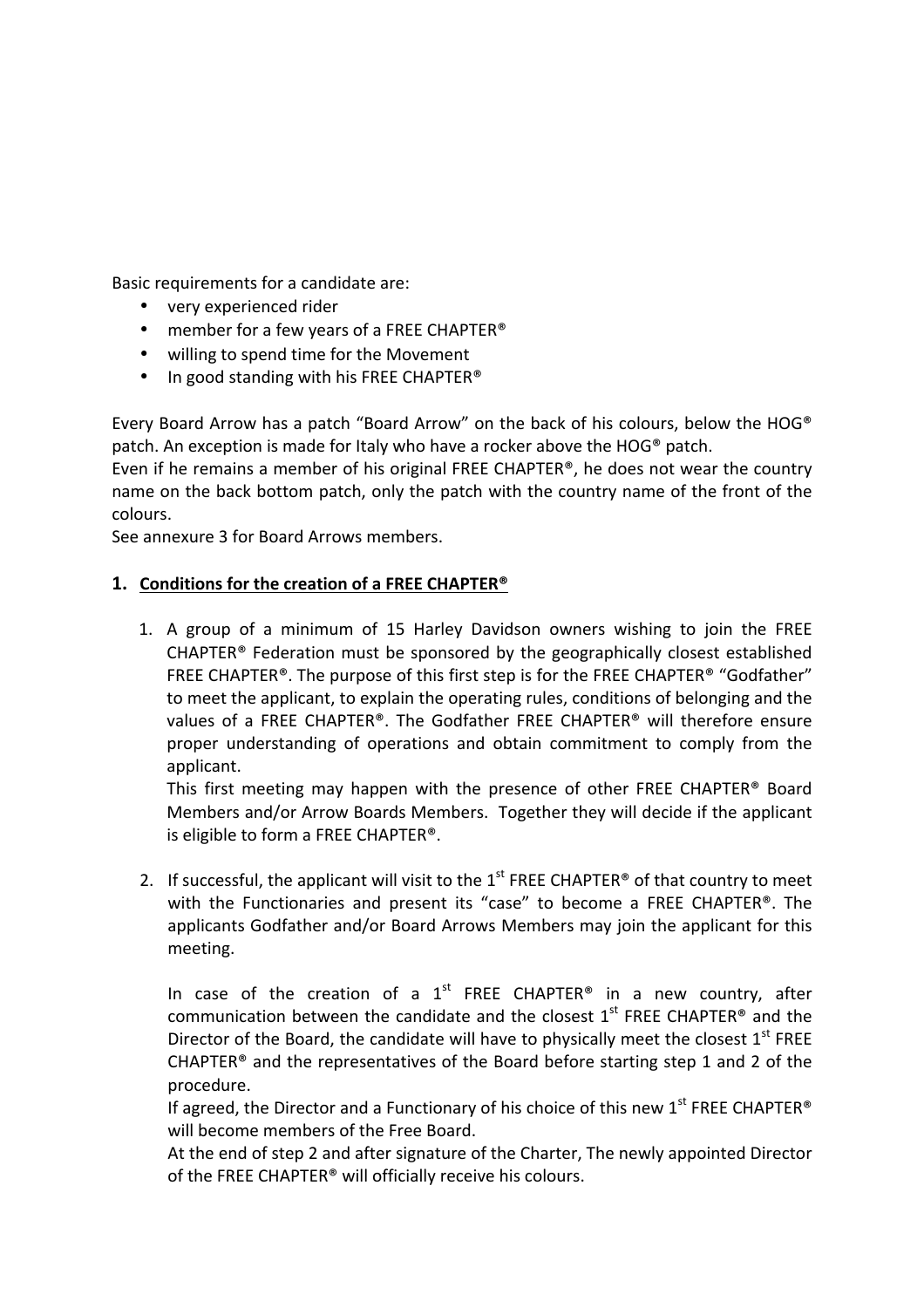3. After final validation by the  $1^{st}$  FREE CHAPTER<sup>®</sup> of the country, the newly constituted FREE CHAPTER<sup>®</sup> will organize in his home town, a mini rally for the official presentation of its colours by the FREE CHAPTER® Board, Godfather FREE CHAPTER® and eventually Arrow Board Members. This presentation of colours will be open to all FREE CHAPTER<sup>®</sup>s who wish to attend. This rally will demonstrate the willingness, ability and organizational skills of

the new FREE CHAPTER® and will allow all other FREE CHAPTER®s present to meet the newly constituted FREE CHAPTER®.

# **2.** Daily running of a FREE CHAPTER<sup>®</sup>

- 4. Every FREE CHAPTER<sup>®</sup> has his own internal rules and regulations. They are free to set the amount for yearly subscription for membership
- 5. The number of FREE CHAPTER®s is limited to 1 per main city. Exception may be made for large cities but only with prior agreement of the existing FREE CHAPTER<sup>®</sup> in that city and must be validated by the FREE CHAPTER® Board.
- 6. If a member of a FREE CHAPTER<sup>®</sup> leaves (or is excluded) from his/her FREE CHAPTER<sup>®</sup> and wishes to create or join another FREE CHAPTER<sup>®</sup>, it is agreed that he/she may not do so without the consent of both Directors : his/her original FREE CHAPTER<sup>®</sup> and the new one. This particular clause must be an exception.
- 7. All FREE CHAPTER<sup>®</sup>s must apply for the necessary insurance cover when organizing rallies, rides, exhibitions and any event which involves the name FREE CHAPTER®.

## **3. Colours**

- 1. Our colours are our sign of recognition and belonging.
- 2. We are proud to be FREE CHAPTER<sup>®</sup> and it is an honour to wear our colours.
- 3. The general layout of our colours at the back and left front is the following :
	- Top rocker : FREE CHAPTER<sup>®</sup>
	- Middle rocker: official HOG® eagle (old or new type). Ladies who would wish it can wear the "Ladies of Harley®" patch
	- Bottom rocker : name of the FREE CHAPTER<sup>®</sup> and country

This rule applies to all countries, except Italy, due to local MC regulation:

Italy: Top rocker: FREE CHAPTER®. Middle Rocker: Name and Location. Bottom Rocker: HOG<sup>®</sup> Eagle

Each layout must be approved by the FREE CHAPTER<sup>®</sup> Board and then applies to all FREE CHAPTER®s of the same country.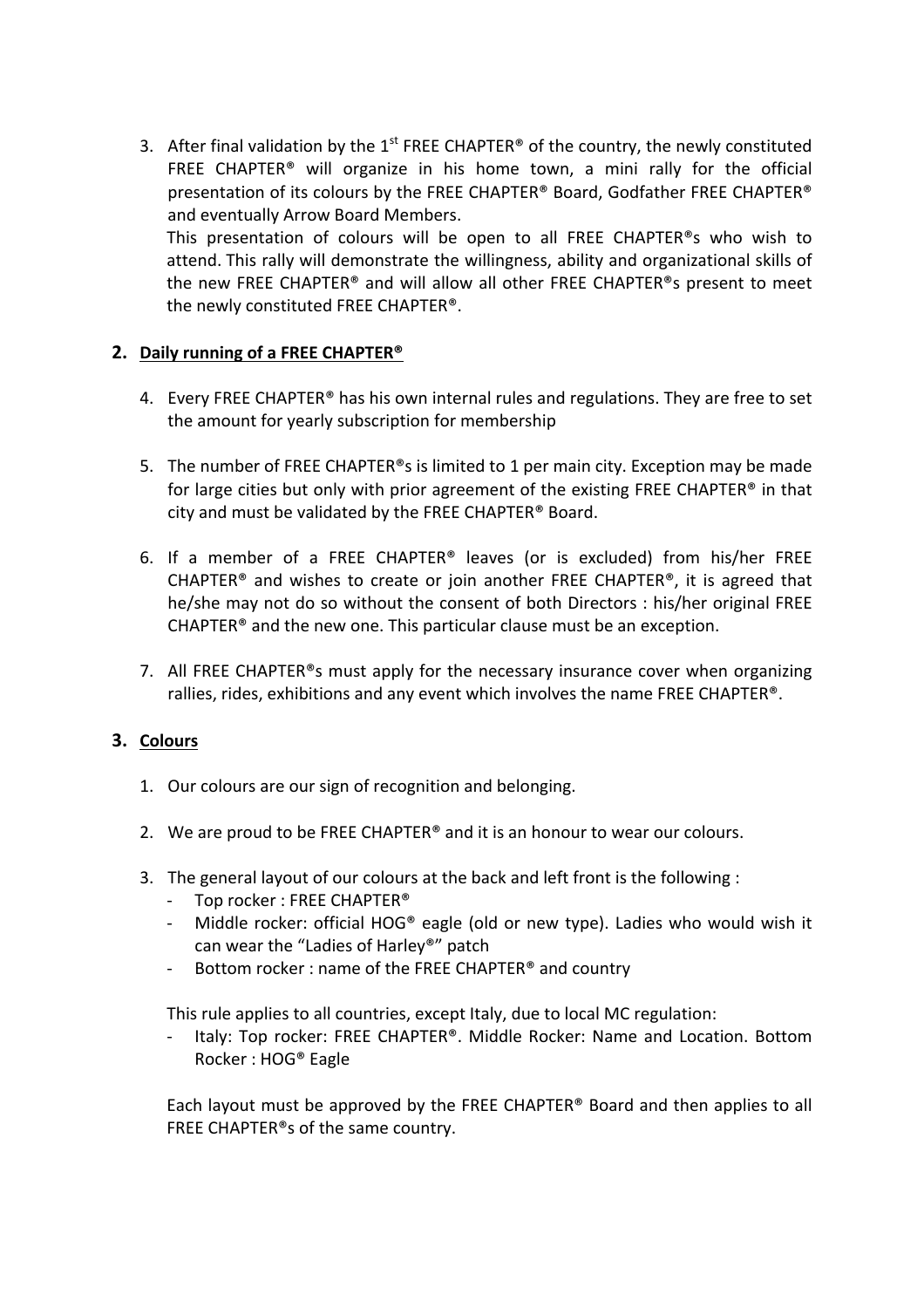With the agreement of the Directors of the FREE CHAPTER®s® present at the 2006 Free Meeting held in Roazhon (France), an exception was made for Testa Mora FREE CHAPTER® (Corsica). 

In the absence of the  $HOG^{\circledast}$  representative for this area, the Testa Mora FREE CHAPTER<sup>®</sup> has no obligation to wear the HOG<sup>®</sup> Eagle. They were then permitted to wear their own logo.

In order to keep the alignment of colours, the  $1<sup>st</sup>$  Bordeaux FREE CHAPTER® exclusively, will order the patches (except the HOG® eagle) for all FREE CHAPTER®s worldwide. Payment to be made directly to the supplier: Brodata in Gradignan (France).

- 4. Each FREE CHAPTER<sup>®</sup> specific logo and/or Functionary patch can be worn anywhere on the front of the jacket/waistcoat as long as the general layout is adhered to. The HOG<sup>®</sup> back patch can be substituted for the logo of the FREE CHAPTER<sup>®</sup>. As with Tshirts, banners, stickers and to the "63" with 12 stars patch, distinctive sign of the FREE CHAPTER®s.
- 5. All political and/or religious symbols or insignias are strictly prohibited on official FREE CHAPTER<sup>®</sup> colours.

Note 1: The name "FREE CHAPTER®" is registered at the National Institute of Intellectual Property for France and at the O.A.M.I. for Europe. Its use without permission exposes the abuser to prosecution. Authorization for the use of the registered name will only be given by its owner, the Director of a compliant FREE CHAPTER®. Terms and conditions as detailed in the document "Brand Use Agreement" apply.

Note 2: A membership fee of €50 (Euros) valid for 10 years applies to all FREE CHAPTER<sup>®</sup>s. It has to be paid to  $1^{st}$  Bordeaux FREE CHAPTER®, who is the owner of the FREE CHAPTER® registered name.



A gathering of all FREE CHAPTER®s is held every year and is exclusive to FREE CHAPTER® members.

For every annual Free Meeting, all FREE CHAPTER®s commit to participate in this event and to send as many of their members and Functionaries as possible.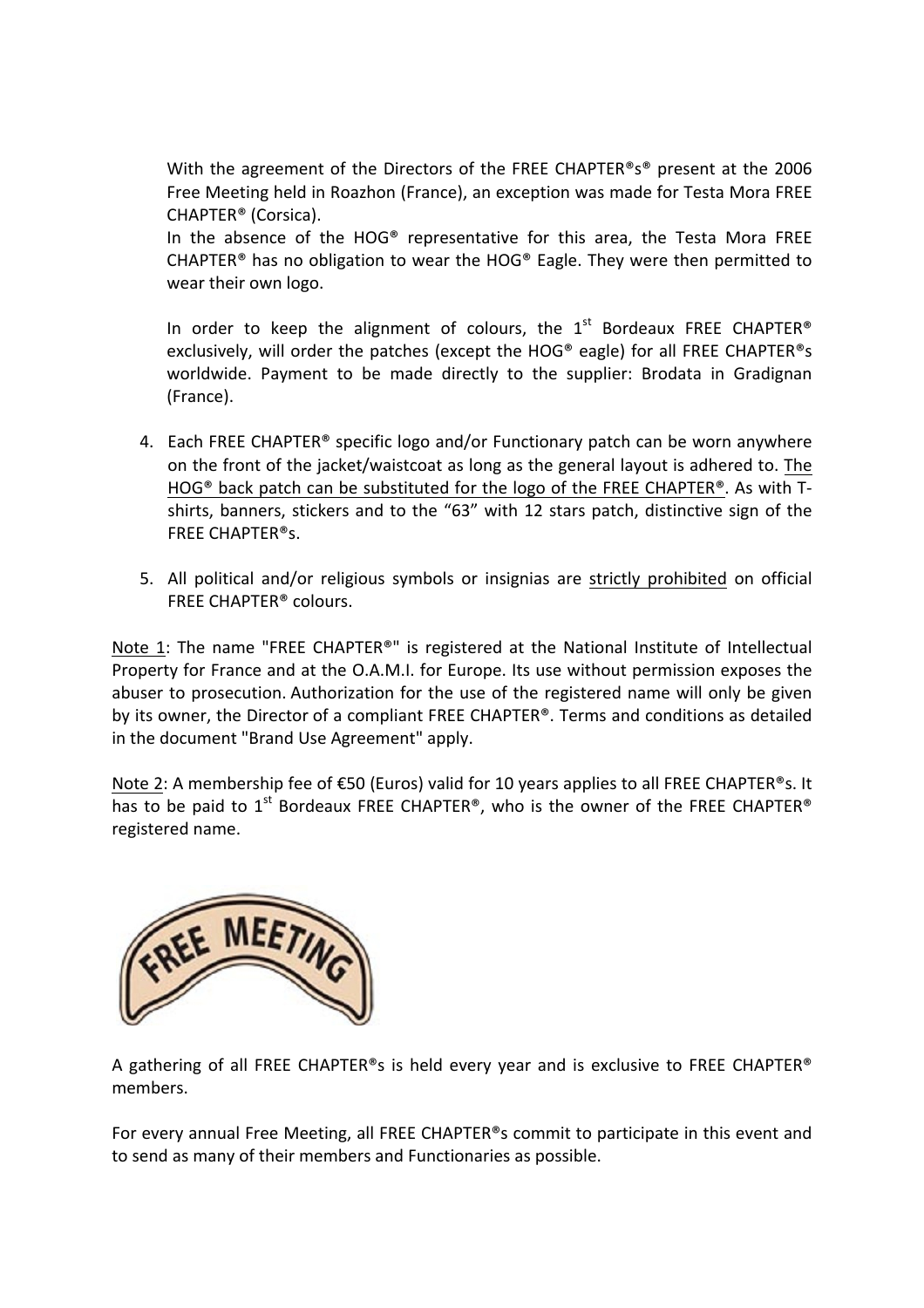These yearly meeting promote a strong bond in our community and fully express our spirit and philosophy of camaraderie.

The presence of each FREE CHAPTER® at the Free Meeting, is considered mandatory. Should a FREE CHAPTER<sup>®</sup> not be present at the yearly gathering without valid reasons, a FREE  $CHAPTER<sup>®</sup>$  could then be excluded from the movement. This decision would finally be made after consultation with the FREE CHAPTER<sup>®</sup>s Board.

Valid reasons could be:

- Creation of the new FREE CHAPTER<sup>®</sup> too close to the date of the Free Meeting.
- Serious accident/sickness beyond the control of the member of a FREE CHAPTER<sup>®</sup>.
- Any serious reason agreed by the FREE CHAPTER®s Board.

Free Meetings are organised chronologically, starting from the first to join. In case of a FREE CHAPTER® not accepting responsibility to do so, the following one in terms of date of creation will take preference.

It is possible for 2 FREE CHAPTER<sup>®</sup>s to join forces for the organisation of a Free Meeting.

## **4. Legal status of FREE CHAPTER®S**

**IMPORTANT NOTE:** the above are merely guidelines. Every FREE CHAPTER<sup>®</sup> is entirely free to organize their own rules and regulations according to legal regulations of their country.

Every FREE CHAPTER® should be registered as a "Non-profit Organisation" comprising of the following Functionaries:

- A Director
- Assistant-Director (s)
- Secretary
- Treasurer
- Road-Captain (s)
- Safety officers
- Activities officer
- Etc…

The role of these Functionaries is to implement a program of activities. They are also obliged to enforce the respect of the Charter and spirit in the FREE CHAPTER®. The Functionaries meet regularly and decisions are made by majority vote.

## **5.** Criteria's for Individuals to join a FREE CHAPTER<sup>®</sup>:

- to own a Harley Davidson motorcycle
- $\bullet$  to be insured
- $\bullet$  to be a member of HOG® International
- $\bullet$  to complete the membership form of the FREE CHAPTER®
- to show personal commitment during the probationary period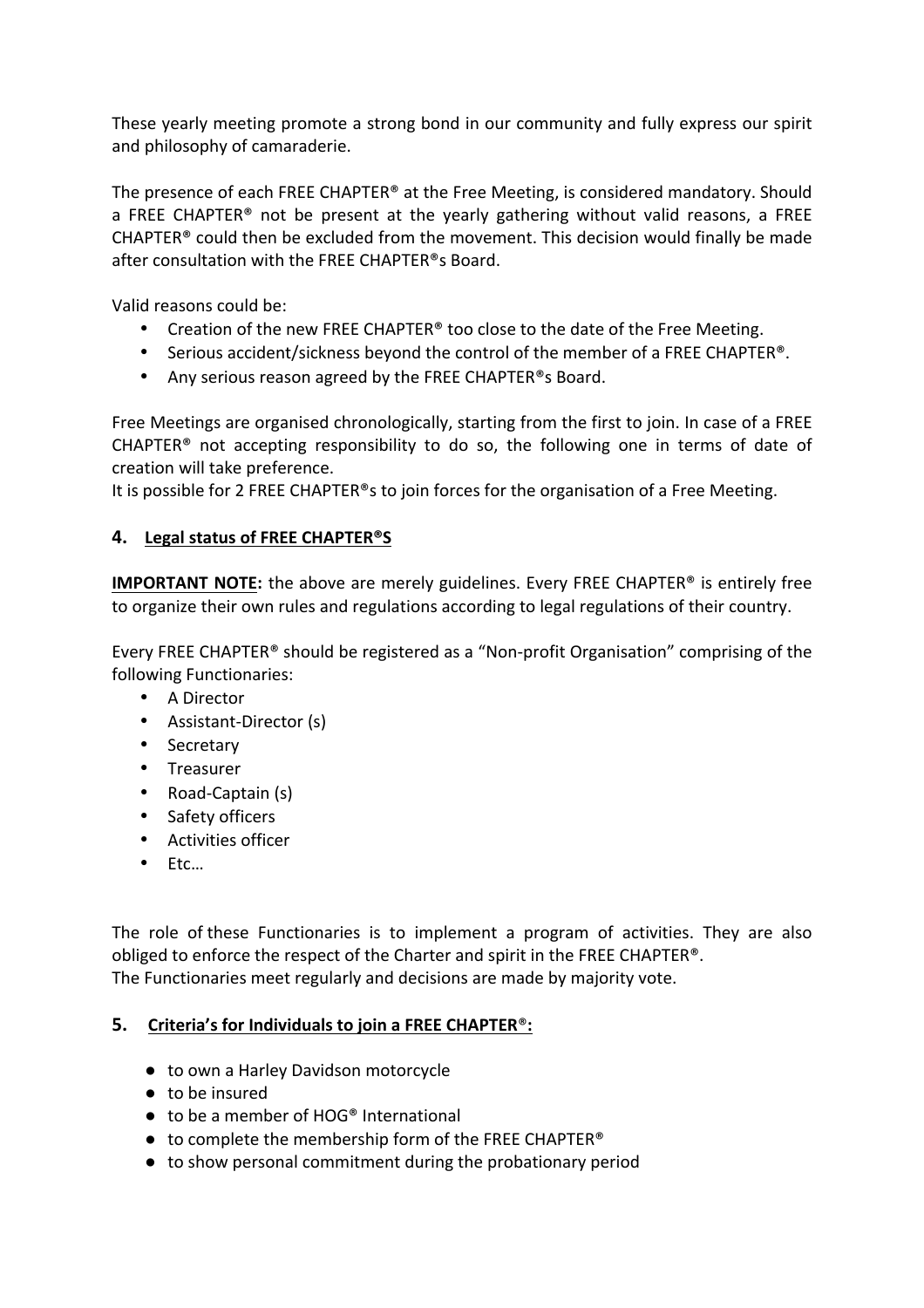- to comply with the Charter, adhering to the rules and the displaying of colours of his/her FREE CHAPTER®
- Not to be member of another Chapter or motorcycle club

These are the basic rules but can be expanded on should a FREE CHAPTER<sup>®</sup> deem it necessary.

# **6.** Other conditions to be member of a FREE CHAPTER<sup>®</sup>

- To have valid HOG® International membership and pay membership fees to their respective FREE CHAPTER<sup>®</sup>
- Associated members (pillion riders) must also conform with HOG® International membership and pay membership fees to their respective FREE CHAPTER<sup>®</sup>
- The naming convention of « Prospect » is not part of the FREE CHAPTER<sup>®</sup> vocabulary. Members on probation can be called « Padawan » or any other denomination decided by the FREE CHAPTER<sup>®</sup>
- All members are encouraged to participate in the various activities of the FREE CHAPTER<sup>®</sup> as often as possible.

# **7.** Resignation / Expulsion

The status of a FREE CHAPTER® member is forfeited when resigning or if expelled.

Expulsions are decided by the Functionaries voting. Reasons can be:

- non-payment of fees, lapsed HOG® International membership
- behaviour jeopardizing the image and reputation of the FREE CHAPTER<sup>®</sup>.

Members who resign or who are expelled are not entitled to any indemnities or refunding of fees.

In both cases, ex-members must immediately refrain from wearing colours of the FREE CHAPTER®.

## **8. Events**

All activities of a FREE CHAPTER®, except "breakfast runs", are reserved for their members only. However, invitations to non-members can be extended but with the agreement of at least one Functionary.

Each FREE CHAPTER<sup>®</sup> is committed to respect the terms of this Charter and enforce it on their members.

**\_\_\_\_\_\_\_\_\_\_\_\_\_\_\_\_\_\_\_\_\_\_\_\_\_\_\_\_\_\_\_\_\_\_\_\_\_\_\_\_\_\_\_\_\_\_\_\_\_\_\_\_\_\_\_\_\_\_\_\_\_\_\_\_\_\_\_\_\_\_\_\_\_\_\_**

This Charter is the guarantee of our enduring enthusiasm and choice to live out our passion together.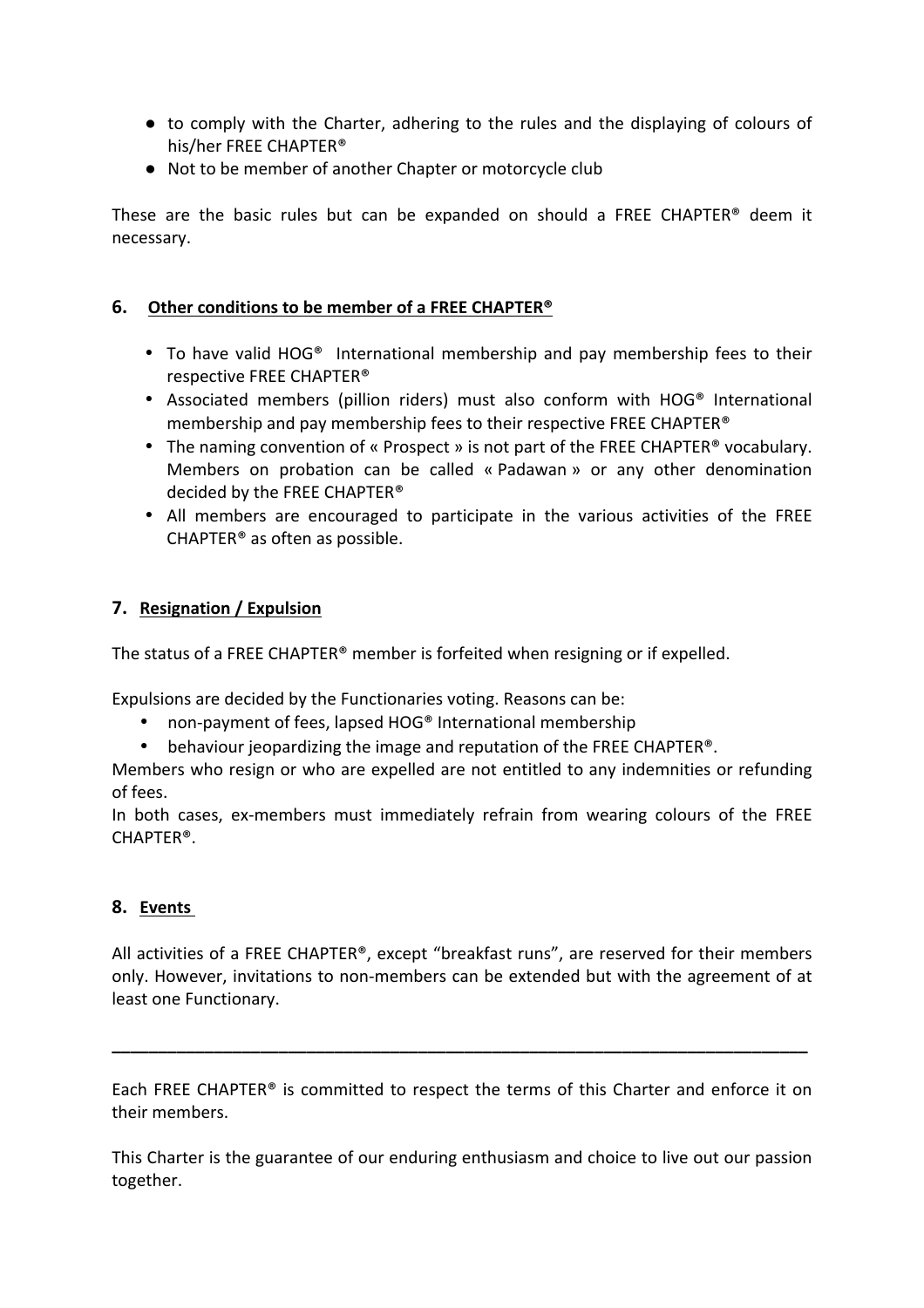Each and every FREE CHAPTER® that decides to join does so freely and in full acknowledgment and understanding of the Charter.

In the event of disrespect of the Charter or behaviour that could threaten or harm the image of the FREE CHAPTER®S, the FREE CHAPTER® concerned would be sanctioned by losing the right to wear FREE CHAPTER® colours and to use the FREE CHAPTER® name.

#### **Friendship and respect for others are the values of the FREE CHAPTER<sup>®</sup>**

### **Acceptance of the Charter:**

| I, the undersigned, |                       |  |
|---------------------|-----------------------|--|
|                     | _____________<br>____ |  |

| Legal representative of: |  |
|--------------------------|--|
|                          |  |

Commit to respect and to enforce this Charter in my FREE CHAPTER®®

Date:

Director of the newly **Example 20** and the newly **Branch Harley 51**, Chairman

Constituted FREE CHAPTER® of the FREE CHAPTER® Board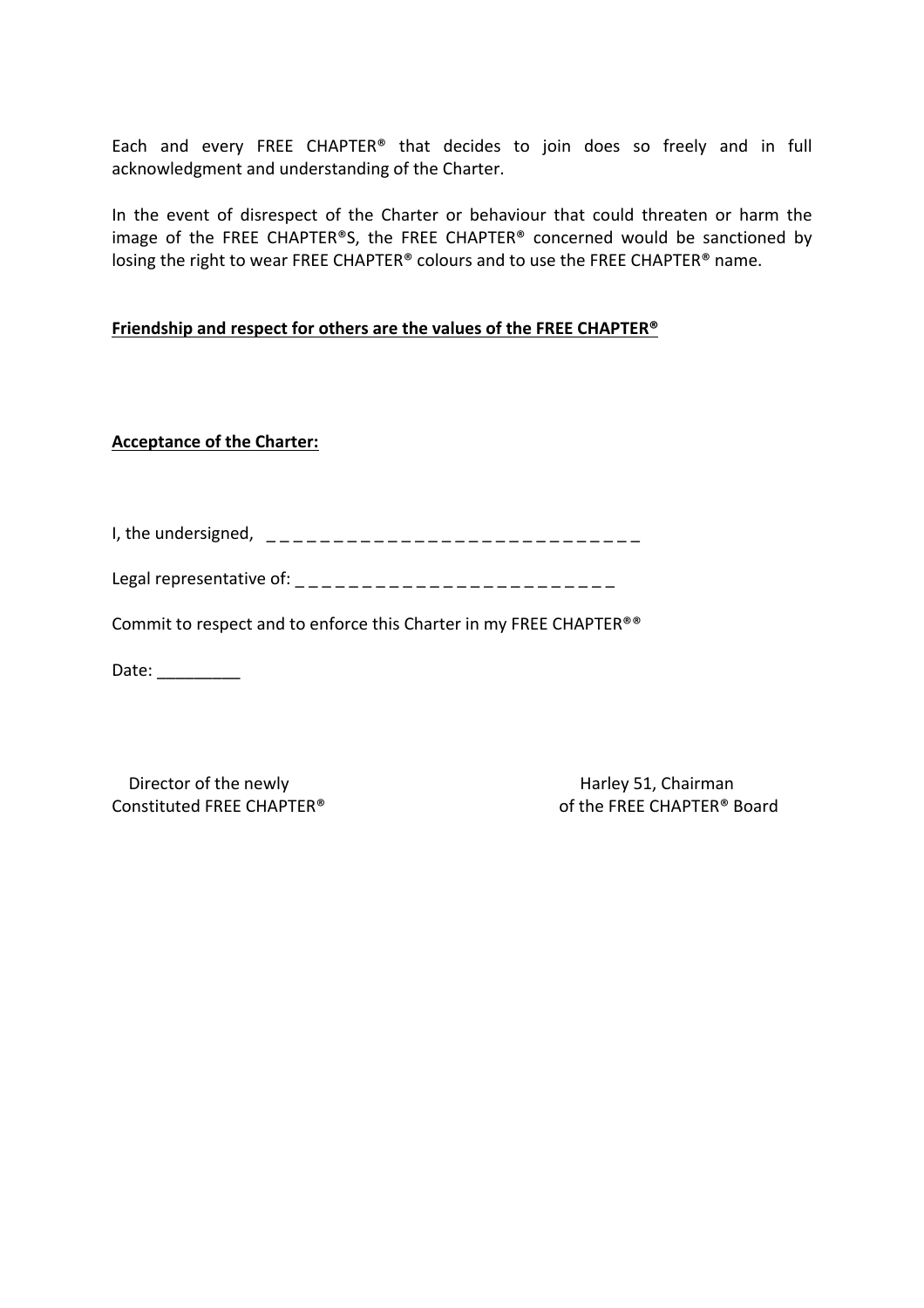## **Annexure 1**

#### **FREE BOARD**

# **List of Free Board Members on 15 August 2015 :**

# **1) Board Managers :**

| <b>Name</b>                        | <b>FREE CHAPTER<sup>®</sup></b><br><b>Function</b> |                 | contact                        |  |
|------------------------------------|----------------------------------------------------|-----------------|--------------------------------|--|
| Harley                             | FREE<br><b>CHAPTER®</b><br>1st Bordeaux            |                 | Director                       |  |
| Harley.51@numericable.fr           |                                                    |                 |                                |  |
| Phil <sub>2</sub>                  | 1st Bordeaux FREE CHAPTER®                         |                 | Assistant Director             |  |
| phil2@1bordeauxfreechapter.fr      |                                                    |                 |                                |  |
| Forest                             |                                                    | Bordeaux<br>1st | <b>FREE</b><br><b>CHAPTER®</b> |  |
| chepy@wanadoo.fr                   |                                                    |                 |                                |  |
| Franco                             | 1st Charleroi FREE CHAPTER®                        |                 | Assistant Director             |  |
| frlocatelli1gmail.com              |                                                    |                 |                                |  |
| Eric                               | 1st Charleroi FREE CHAPTER®                        |                 | Board Arrow                    |  |
| buyseeric@belgacom.net             |                                                    |                 |                                |  |
| PP.                                | Roazhon FREE CHAPTER®                              |                 | Board Arrow                    |  |
| ppichon@lallemand.com              |                                                    |                 |                                |  |
| Diablo                             | Roazhon FREE CHAPTER <sup>®</sup>                  |                 | Board Arrow                    |  |
| brocas.etienne@sfr.fr              |                                                    |                 |                                |  |
| Le Grinch                          | 1st Bordeaux FREE CHAPTER®                         |                 | Trésorier                      |  |
| legrinch.1stfreechapter@wanadoo.fr |                                                    |                 |                                |  |

# **2) Board Members :**

| <b>Name</b>    | <b>FREE CHAPTER<sup>®</sup></b>                                | <b>Function</b> | contact |
|----------------|----------------------------------------------------------------|-----------------|---------|
| Paolo          | 1st Roma FREE CHAPTER <sup>®</sup>                             |                 |         |
| Massimo        | 1st Roma FRFF CHAPTFR®                                         |                 |         |
| Charly         | 1st Blanes FREE CHAPTER®                                       |                 |         |
| Ignacio        | 1st Blanes FREE CHAPTER®                                       |                 |         |
| Mark           | 1st Algarve FREE CHAPTER®                                      |                 |         |
| Samuel         | 1st Algarve FREE CHAPTER®                                      |                 |         |
| Adam           | 1st South Poland FREE CHAPTER®                                 |                 |         |
| Jago           | 1st South Poland FREE CHAPTER <sup>®</sup>                     |                 |         |
| Del            | 1 <sup>st</sup> Bertrange Luxembourg FREE CHAPTER <sup>®</sup> |                 |         |
| Dan            | $1st$ Bertrange Luxembourg FREE CHAPTER <sup>®</sup>           |                 |         |
| Quoc Hoi Hoang | 1 <sup>st</sup> Saïgon FREE CHAPTER <sup>®</sup>               |                 |         |
| Marco          | 1 <sup>st</sup> Saïgon FREE CHAPTER <sup>®</sup>               |                 |         |
| Richard        | 1st Saguenay Lac St Jean FREE CHAPTER <sup>®</sup>             |                 |         |
| Stéphane       | 1 <sup>st</sup> Saguenay Lac St Jean FREE CHAPTER <sup>®</sup> |                 |         |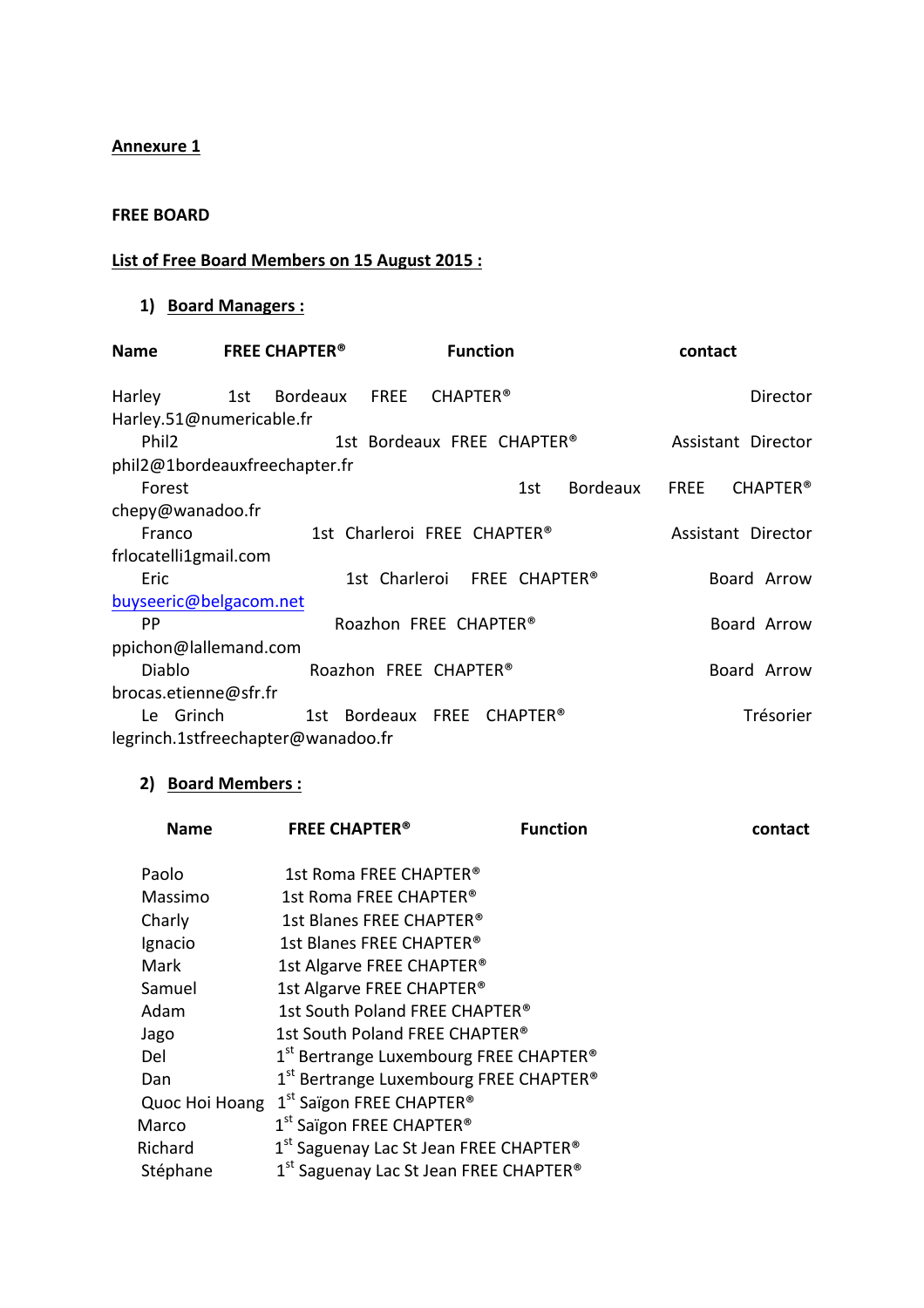| André Louis  | 1 <sup>st</sup> Rio de Janeiro FREE CHAPTER <sup>®</sup>   |
|--------------|------------------------------------------------------------|
| Georg        | 1 <sup>st</sup> Gauteng FREE CHAPTER <sup>®</sup>          |
| <b>Bercy</b> | 1 <sup>st</sup> Budapest Hungary FREE CHAPTER <sup>®</sup> |
| Gabriel      | 1 <sup>st</sup> Budapest Hungary FREE CHAPTER <sup>®</sup> |

**Annexure 2 0n 15 August 2015** 

|    | <b>FREE CHAPTER<sup>®</sup>S</b>              | <b>NB de Members</b> |
|----|-----------------------------------------------|----------------------|
| 1  | 1st BORDEAUX FREE CHAPTER® FRANCE             | 48                   |
| 2  | <b>CHARLEROI FREE CHAPTER® BELGIUM</b>        | 46                   |
| 3  | VAL D'OR FREE CHAPTER® BELGIUM                | 15                   |
| 4  | ROAZHON FREE CHAPTER <sup>®</sup> France      | 34                   |
| 5  | TESTA MORA FREE CHAPTER® CORSICA              | 52                   |
| 6  | LILLE FREE CHAPTER <sup>®</sup> France        | 23                   |
| 7  | BLANES FREE CHAPTER® SPAIN                    | 8                    |
| 8  | ST TROP' FREE CHAPTER <sup>®</sup> France     | 17                   |
| 9  | VINDEDA FREE CHAPTER® F RANCE                 | 15                   |
| 10 | <b>GAUTENG FREE CHAPTER® AF-SUD</b>           | 64                   |
| 11 | BAÏONA FREE CHAPTER <sup>®</sup> France       | 15                   |
| 12 | ROMA FREE CHAPTER® ITALY                      | 16                   |
| 13 | <b>CAEN FREE CHAPTER<sup>®</sup> France</b>   | 13                   |
| 14 | <b>GINHAC FREE CHAPTER<sup>®</sup> France</b> | 15                   |
| 15 | ROMAGNA FREE CHAPTER® ITALY                   | 43                   |
| 16 | MILANO FLYING PIGS ITALY                      | 36                   |
| 17 | NICE FREE CHAPTER <sup>®</sup> France         | 24                   |
| 18 | LA GOËLE FREE CHAPTER <sup>®</sup> France     | 15                   |
| 19 | PORTA D'ORIENTE FREE CHAPTER® ITALY           | 31                   |
| 20 | CAPE TOWN FREE CHAPTER® AF-SUD                | 74                   |
| 21 | PARTENOPE FREE CHAPTER® ITALY                 | 20                   |
| 22 | TROTTERS FREE CHAPTER®S ITALY                 | 39                   |
| 23 | ARMOR FREE CHAPTER <sup>®</sup> France        | 16                   |
| 24 | ROCHEFORT / MER FREE CHAPTER® FRANCE          | 23                   |
| 25 | V 45 TERNI ITALY                              | 25                   |
| 26 | <b>LANGASTER ITALY</b>                        | 38                   |
| 27 | <b>ALGARVE Portugal</b>                       | 47                   |
| 28 | V PICENUM ITALY                               | 40                   |
| 29 | <b>URBE SCALIGERA</b>                         | 28                   |
| 30 | <b>BLACK SHEEP ITALY</b>                      | 19                   |
| 31 | <b>NORTHERN LANDS</b>                         | 28                   |
| 32 | <b>SOUTH POLAND</b>                           | 50                   |
| 33 | <b>TRICOLORE</b>                              | 19                   |
| 34 | <b>CANARIAS</b>                               | $\overline{7}$       |
| 35 | <b>COSTA AZAHAR</b>                           | 61                   |
| 36 | <b>DCCLIII</b>                                | 42                   |
| 37 | <b>SANG REAL</b>                              | 32                   |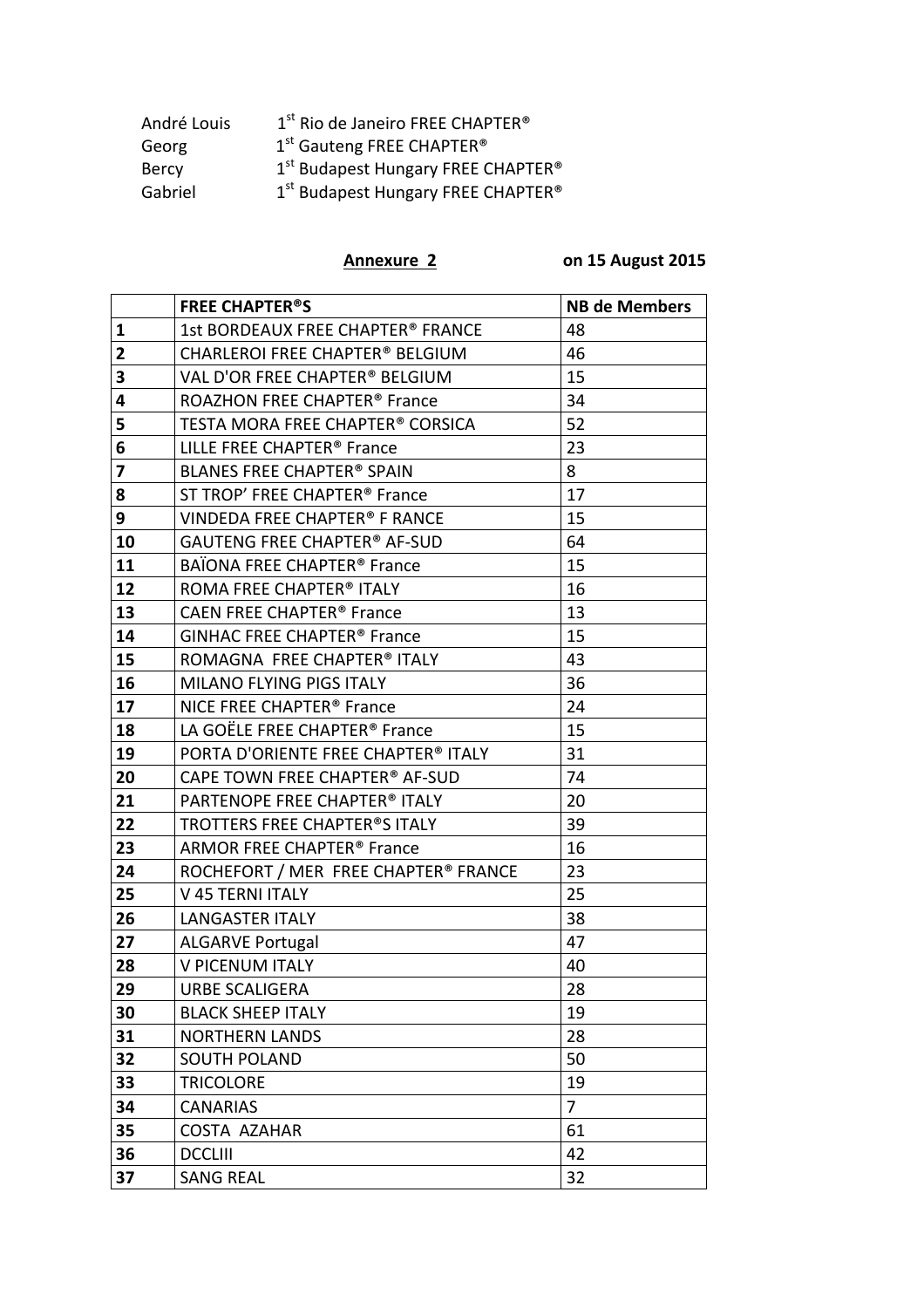| 38 | <b>BERTRANGE Luxembourg</b> | 15 |
|----|-----------------------------|----|
| 39 | SAÏGON                      | 45 |
| 40 | SAGUENAY LAC ST JEAN        | 15 |
| 41 | <b>KATANE</b>               | 15 |
| 42 | <b>AETERNUS</b>             | 22 |
| 43 | RIVIERA COUNTY              | 26 |
| 44 | RIO DE JANEIRO              | 18 |
| 45 | LE TOUQUET                  | 15 |
| 46 | <b>NORTH POLAND</b>         | 15 |
| 47 | HANOÏ                       | 35 |
| 48 | <b>CAPITALE NATIONALE</b>   | 15 |
| 49 | <b>BUDAPEST</b>             | 8  |

members

# **Annexure 3**

#### **BOARD ARROWS**

# **List of Board Arrows on 01 June 2015 :**

|    | <b>Name</b> | <b>FREE CHAPTER<sup>®</sup></b>    | <b>Since</b> | Patch |
|----|-------------|------------------------------------|--------------|-------|
| 00 | Harley      | 1st Bordeaux FREE CHAPTER®         |              | 2011  |
| 11 | PP.         | Roazhon FREE CHAPTER®              |              | 2011  |
| 11 | Diablo      | Roazhon FREE CHAPTER <sup>®</sup>  |              | 2011  |
| 12 | Eric        | 1st Roma FREE CHAPTER <sup>®</sup> |              | 2012  |
| 12 | Eric        | 1st Charleroi FREE CHAPTER®        |              | 2012  |
| 14 | Mario       | 1st Algarve FREE CHAPTER®          |              | 2014  |